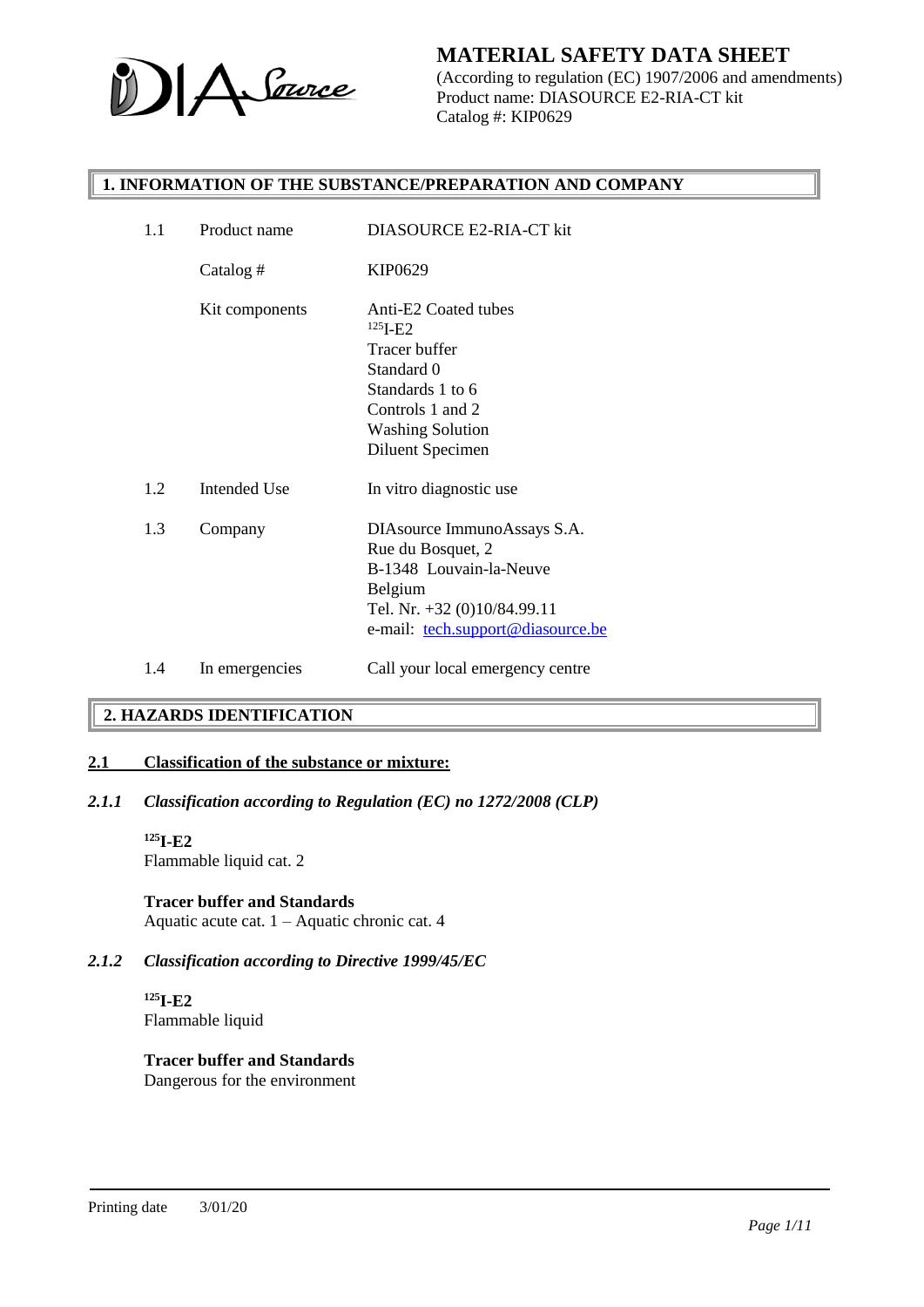

**MATERIAL SAFETY DATA SHEET** (According to regulation (EC) 1907/2006 and amendments) Product name: DIASOURCE E2-RIA-CT kit Catalog #: KIP0629

# *2.1.3 Additional Information*

Classification according to radioprotection regulations.

#### **<sup>125</sup>I-E2**

Contains radioactive material

### **2.2 Label elements:**

2.2.1 Labeling according to Regulation (EC) no 1272/2008 (CLP)



2.2.2 Labeling according to radioprotection regulations



2.2.3 Other labeling

**Tube :** each tube can only be used once

## **2.3 Other hazards:**

| $125$ <b>I</b> -E <sub>2</sub> | Tracer: 142 kBq                      |
|--------------------------------|--------------------------------------|
| <b>Controls 1 and 2</b>        | Contains material from human origin  |
| Standards 1 to 6               | Contains material from human origin  |
| <b>Standard 0</b>              | Contains material from human origin  |
| <b>Tracer Buffer</b>           | Contains material from bovine origin |

Although these human materials have been tested for HBsAg, anti-HCV and anti-HIV-1/2 and have been found not reactive, they should be considered as potentially infectious.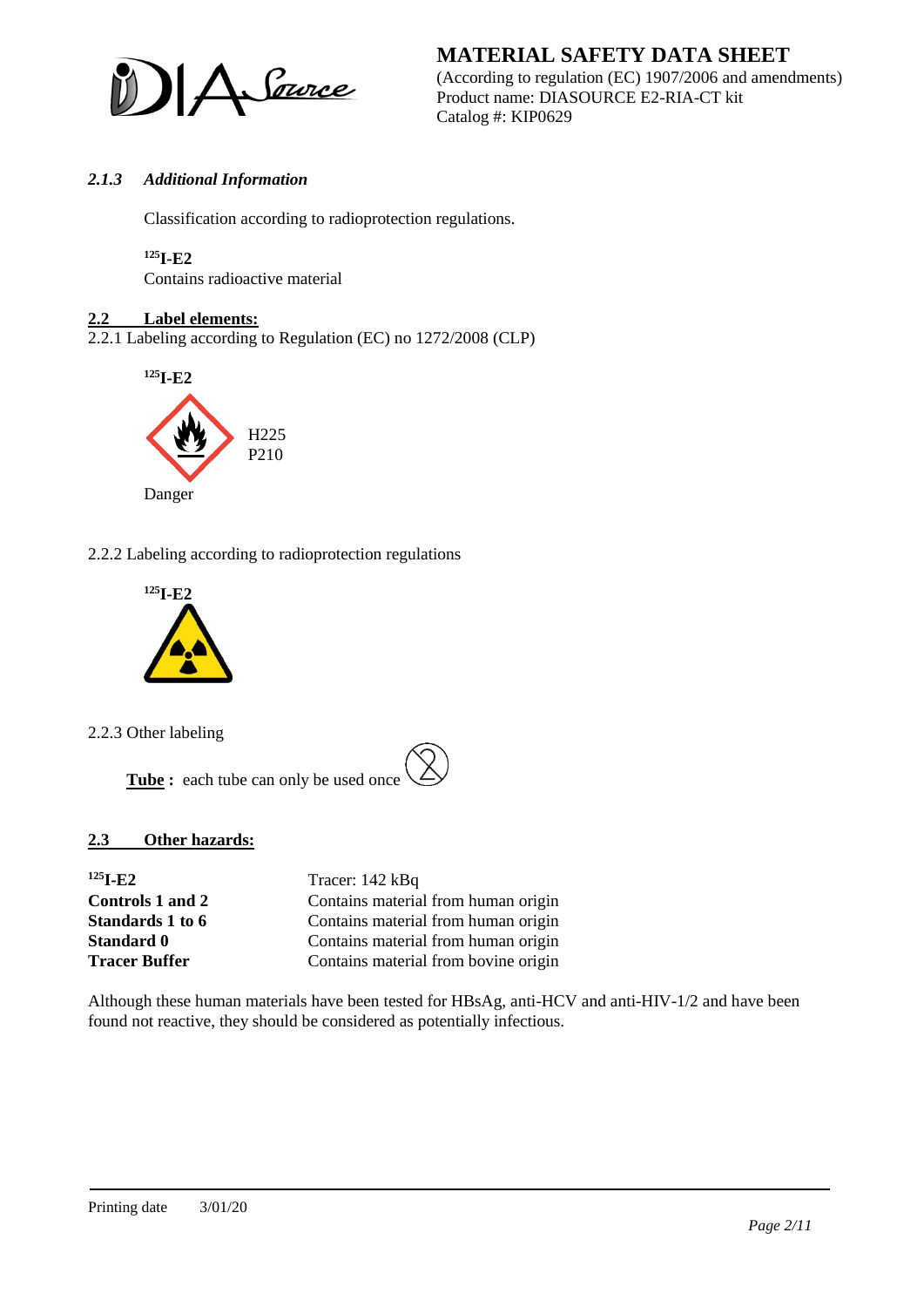

(According to regulation (EC) 1907/2006 and amendments) Product name: DIASOURCE E2-RIA-CT kit Catalog #: KIP0629

## **3. COMPOSITION/INFORMATION ON INGREDIENTS**

#### **Hazardous ingredients: Component Classification concentration <sup>125</sup>I-E2 containing: Ethanol** CAS-No. 64-17-5 EC-No. 200-578-6 Index-No. 603-002-00-5 Flammable liquid cat. 2,  $H225$   $> 95\%$ F, R11

| <b>Tracer buffer and Standards containing:</b> |                      |                                                |  |
|------------------------------------------------|----------------------|------------------------------------------------|--|
| Sodium azide                                   |                      |                                                |  |
| $CAS-N0$ .                                     | 26628-22-8           | Aquatic Acute 1- Aquatic chronic 4, $ $ < 0.5% |  |
| EC-No.                                         | 247-852-1            | H413                                           |  |
| Index-No.                                      | $011 - 004 - 00 - 7$ | $T+$ , N; R28, R50-53                          |  |
|                                                |                      |                                                |  |

# **4. FIRST AID MEASURES**

# **4.1 Description of first aid measures**

### **<sup>125</sup>I-E2**

| After ingestion:    | - Wash out mouth with water provided person is conscious.                         |  |
|---------------------|-----------------------------------------------------------------------------------|--|
|                     | - Call a physician.                                                               |  |
| After inhalation:   | - Remove to fresh air.                                                            |  |
|                     | - If not breathing give artificial respiration.                                   |  |
|                     | - If breathing is difficult, give oxygen.                                         |  |
|                     | - Consult a physician.                                                            |  |
| After skin contact: | - Immediately wash skin with soap and copious amounts of water.                   |  |
|                     | - Consult a physician in case of inflammation.                                    |  |
|                     | - In the case of a wound or cut rinse with plenty of water, then dress the wound. |  |
| After eye contact:  | - Immediately flush eyes with copious amounts of water for at least 15 minutes.   |  |
|                     | - Consult immediately a physician                                                 |  |
|                     | - Do not apply neutralizing agents                                                |  |
|                     |                                                                                   |  |

#### **Standard 0, Standards 1 to 6**

| Eye contact:  | - Rinse immediately with water for 15 minutes                       |  |
|---------------|---------------------------------------------------------------------|--|
|               | - Do not apply neutralizing agents                                  |  |
|               | - Consult a doctor/medical service if irritation persists           |  |
| Skin contact: | - Rinse with plenty of water                                        |  |
|               | - Remove clothing before washing                                    |  |
|               | - Consult a doctor/medical service if irritation persists           |  |
|               | After inhalation: - Remove the victim into fresh air                |  |
|               | - Unconscious: maintain adequate airway and respiration             |  |
|               | - Consult a doctor/medical service if breathing problems develop    |  |
|               | <i>After ingestion:</i> - Never give water to an unconscious person |  |
|               | - Give nothing (little) to drink                                    |  |
|               |                                                                     |  |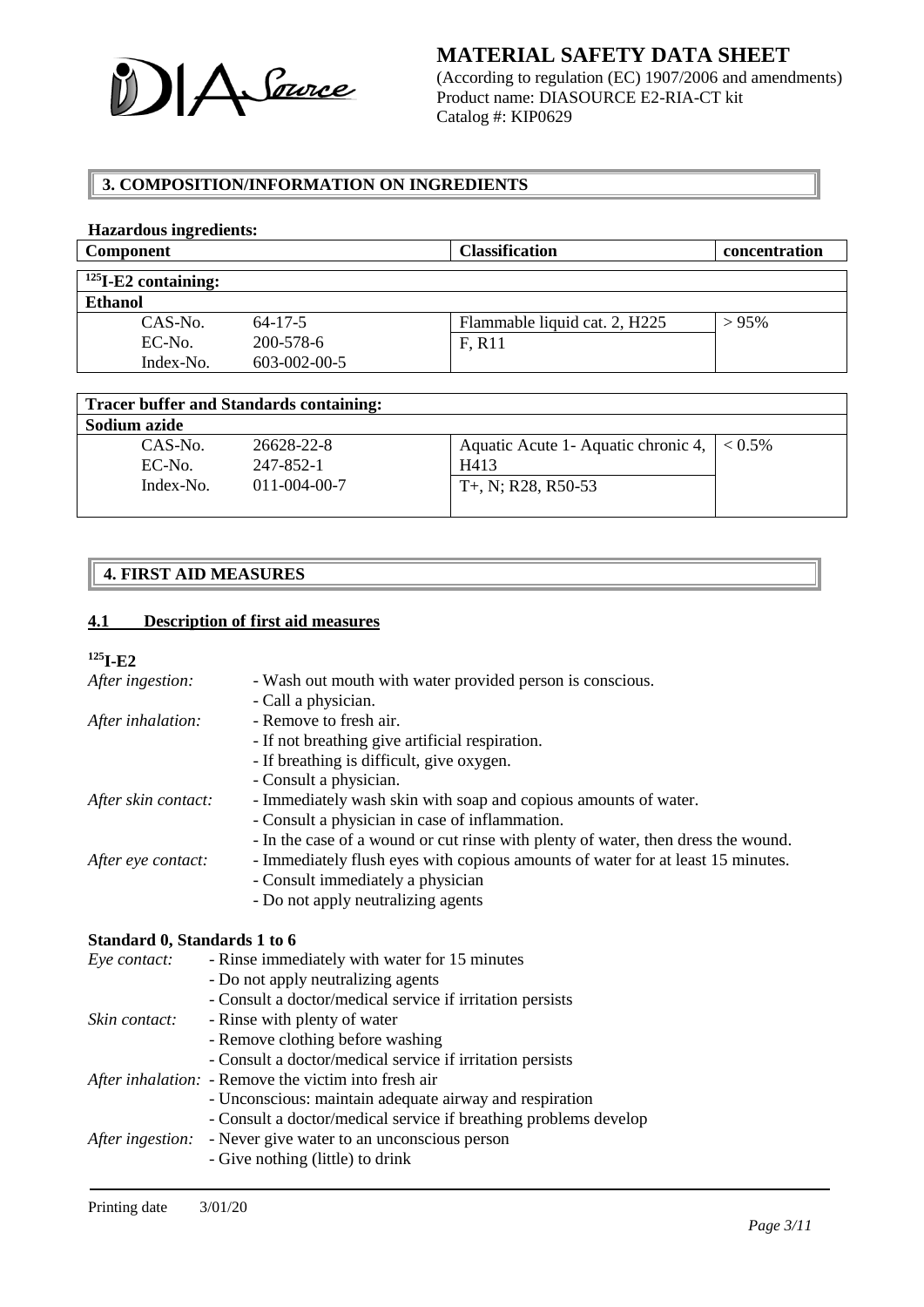

(According to regulation (EC) 1907/2006 and amendments) Product name: DIASOURCE E2-RIA-CT kit Catalog #: KIP0629

- Consult a doctor/medical service if you feel unwell

#### **All Other Kit Components**

| After skin contact: | - Wash immediately with soap and plenty of water for at least 10 minutes.              |  |
|---------------------|----------------------------------------------------------------------------------------|--|
|                     | - Consult a physician in case of inflammation.                                         |  |
|                     | - In the case of a wound or cut rinse with plenty of water, then dress the wound.      |  |
|                     | - Remove contaminated clothing                                                         |  |
| After eye contact:  | - Wash immediately with plenty of water for at least 15 minutes.                       |  |
|                     | - Consult immediately a physician                                                      |  |
| After ingestion:    | - Let drink a lot of water.                                                            |  |
|                     | - Consult immediately a physician if ingested in large quantities or if any complaints |  |
| After inhalation:   | - Transfer the person to an open place.                                                |  |
|                     | - If he does not breathe, proceed to artificial respiration or provide oxygen.         |  |
|                     | - Consult a physician.                                                                 |  |
|                     |                                                                                        |  |

#### **4.3 Indication of any immediate medical attention and special treatment needed** No data available.

 **5. FIRE FIGHTING MEASURES**

### **<sup>125</sup>I-E2**

| Suitable extinguishing media:                  | - Water spray, carbon dioxide, dry chemical powder or<br>appropriate foam.                                  |
|------------------------------------------------|-------------------------------------------------------------------------------------------------------------|
| Unsuitable extinguishing media:                | - No data available.                                                                                        |
| Special exposure hazards:                      | - Vapor may travel considerable distance to source of ignition<br>and flash back.                           |
|                                                | - Container explosion may occur under fire conditions.                                                      |
|                                                | - Flammable liquid.                                                                                         |
|                                                | - Emits toxic fumes under fire conditions.                                                                  |
| <i>Instructions:</i>                           | - Prevent contact with skin and eyes.                                                                       |
|                                                | - Use water spray to cool fire-exposed containers.                                                          |
| Special protective equipment for firefighters: | - Wear self-contained breathing apparatus and protective<br>clothing to prevent contact with skin and eyes. |
| All Kit Components except <sup>125</sup> I-E2  |                                                                                                             |
| Suitable extinguishing media:                  | - All non combustible extinguishing media allowed.                                                          |
| Unsuitable extinguishing media:                | - No data available.                                                                                        |
| Special exposure hazards:                      | - No generation of hazardous or toxic gases in dangerous<br>quantities.                                     |
| <i>Instructions:</i>                           | - Due to small quantities: no special instructions apply.                                                   |
| Special protective equipment for firefighters: | - Due to small quantities: no special instructions apply.                                                   |

## **6. ACCIDENTAL RELEASE MEASURES**

### **All Kit Components except <sup>125</sup>I-E2**

*Personal protection:* see 8

*Environmental precautions:*

- *-* Prevent soil and water pollution
- Discharge according to local regulations

*Clean-up:*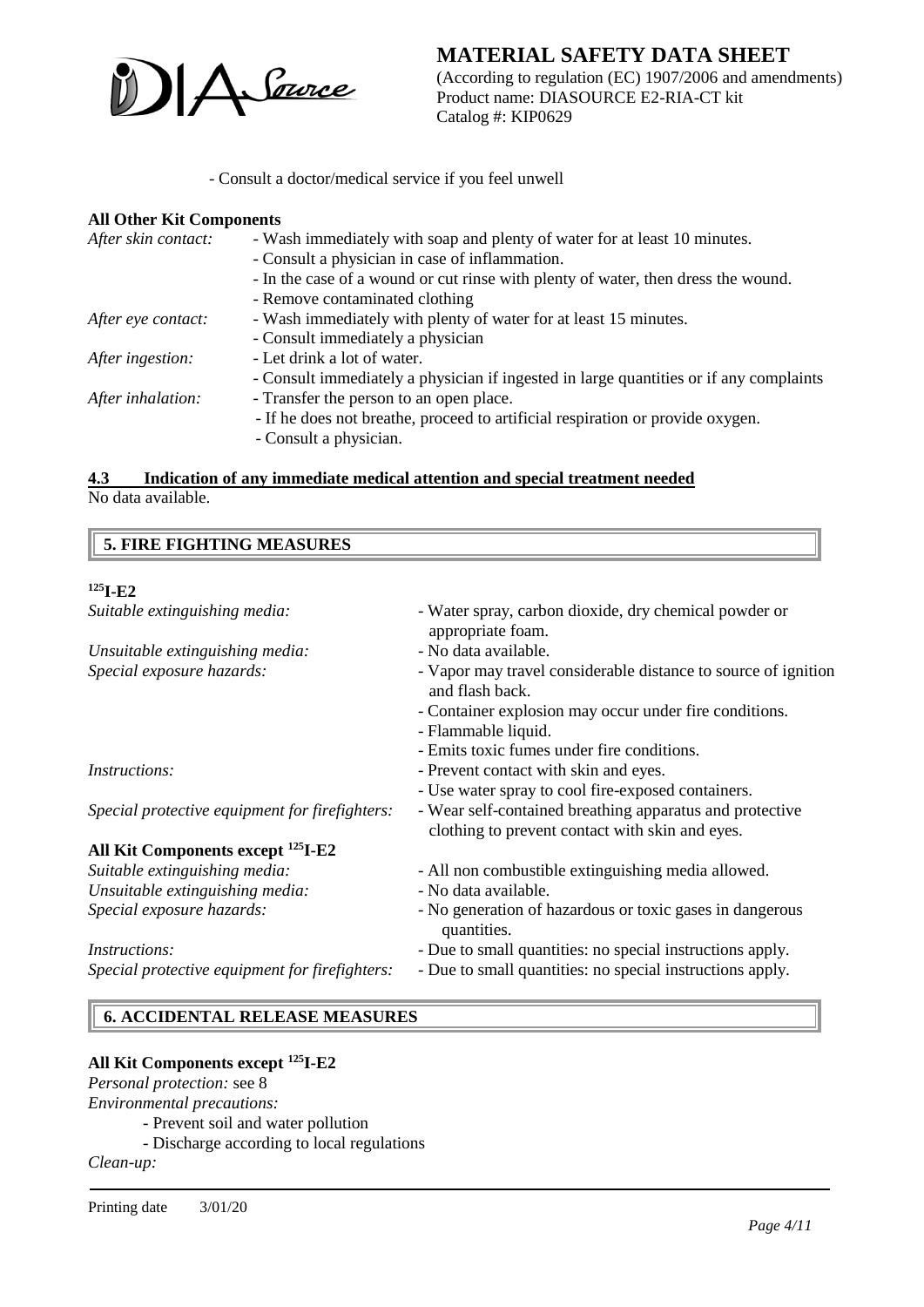

(According to regulation (EC) 1907/2006 and amendments) Product name: DIASOURCE E2-RIA-CT kit Catalog #: KIP0629

- Take up liquid spill into absorbent material
- Discharge of absorbed material according to local regulations
- Clean contaminated surfaces with an excess of water
- Wash clothing and equipment after handling

# **<sup>125</sup>I-E2**

*Personal protection:* see 8

*Environmental precautions:*

- Cover with dry-lime, sand or soda ash.
- Shut off all sources of ignition.
- Evacuate area.

*Clean-up:*

- The radioactive material should be wiped up immediately.
- Discharge of absorbed material according to local regulations
- Place in covered containers using non-sparking tools and transport outdoors.
- Ventilate area and wash spill site after material pickup is complete.
- Wash clothing and equipment according to radioprotection rules

# **7. HANDLING AND STORAGE**

#### **All Kit Components**

*Handling:*

- Handle radioactive material according to radioprotection rules
- Observe normal hygiene standards
- Discharge according to local regulations
- Remove and clean contaminated clothing
- Handle and open the container with care

#### *Storage:*

- Keep container tightly closed
- Meet the legal requirements
- Keep away from: heat sources, combustible materials, acids, metals
- Storage temperature: see component label

## **8. EXPOSURE CONTROLS/PERSONAL PROTECTION**

# **8.1 Control parameters**

**Components with workplace control parameters**

| <b>Component</b> | Country | <b>Source</b>   | <b>Type</b>  | <b>Value</b>    |
|------------------|---------|-----------------|--------------|-----------------|
| <b>Ethanol</b>   | Poland  |                 | <b>NDS</b>   | 1900 mg/m $3$   |
| CAS 64-17-5      | Poland  |                 | <b>NDSCh</b> |                 |
|                  | Poland  |                 | <b>NDSP</b>  |                 |
|                  | Denmark | <b>OEL</b>      | <b>TWA</b>   | $1900$ mg/m $3$ |
|                  | Germany | <b>TRGS 900</b> | <b>OEL</b>   | $1900$ mg/m $3$ |
|                  |         |                 |              | 11000 ppm       |
|                  | Norway  |                 | <b>OEL</b>   | $950$ mg/m $3$  |
|                  |         |                 |              | $550$ ppm       |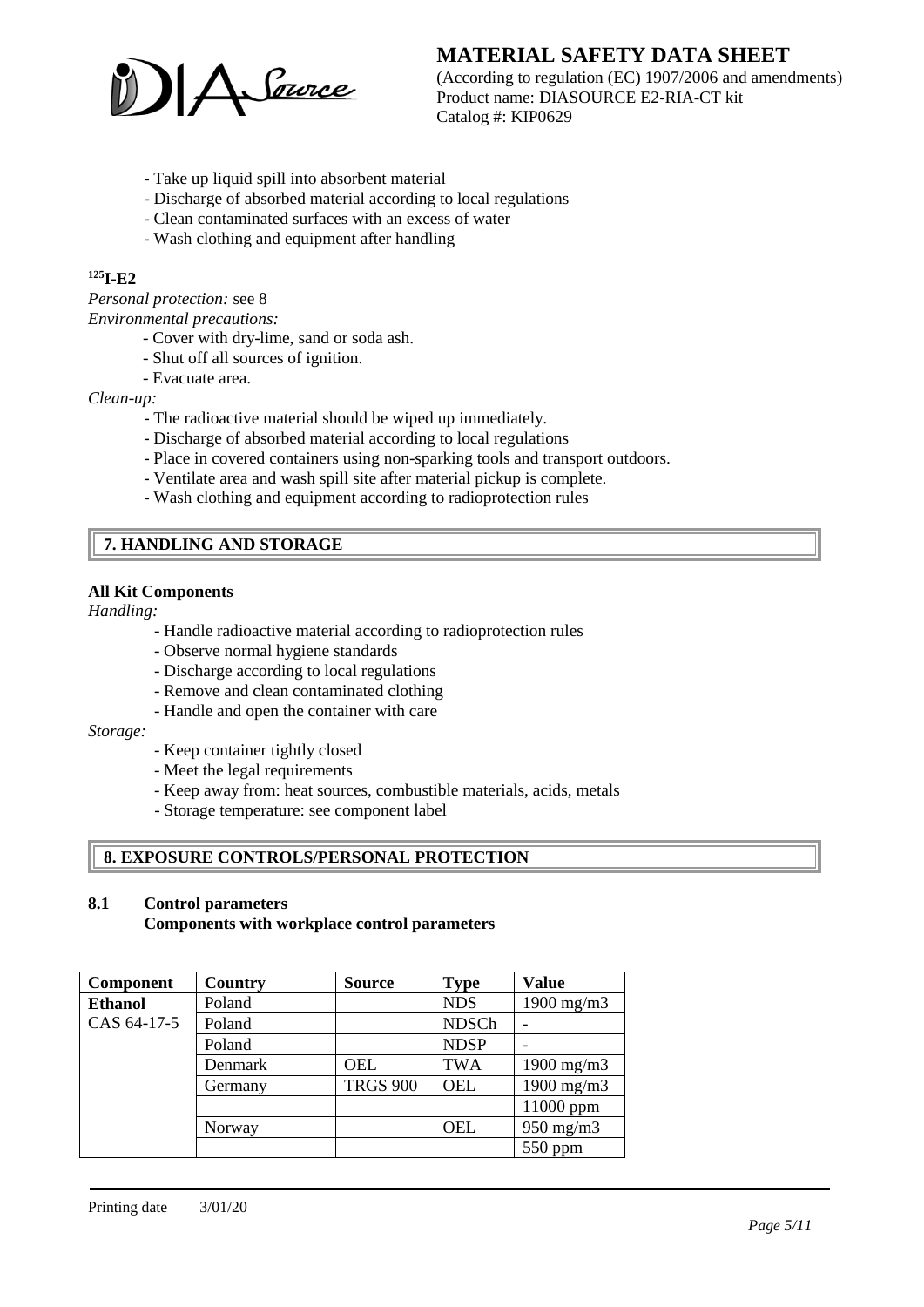

(According to regulation (EC) 1907/2006 and amendments) Product name: DIASOURCE E2-RIA-CT kit Catalog #: KIP0629

| Sweden         |     | ŦЛ  | $1000 \text{ mg/m}$ 3 |
|----------------|-----|-----|-----------------------|
|                |     |     | $500$ ppm             |
| Switzerland    | OEL | OEL | $960$ mg/m $3$        |
|                |     |     | $500$ ppm             |
| United Kingdom | OEL | OEL | 1920 mg/m $3$         |
|                |     |     | $1000$ ppm            |

| Component      | <b>No. Value</b> | $mg/m^3$ |
|----------------|------------------|----------|
| Sodium azide   | <b>TLV-TWA</b>   |          |
| CAS 26628-22-8 | <b>TLV-STEL</b>  |          |
|                | TLV-Ceiling      | 0.29     |
|                | <b>OES-LTEL</b>  |          |
|                | <b>OES-STEL</b>  | 0.3      |
|                | <b>MAK</b>       | 0.2      |
|                | TRK              |          |
|                | MAC-TGG 8h       |          |
|                | MAC-TGG 15min    |          |
|                | MAC-Ceiling      | 0.3      |
|                | VMA 8h           |          |
|                | VMA 15min        | 0.3      |
|                | GWBB 8h          |          |
|                | GWBB 15min       |          |
|                | Momentary value  | 0.29     |
|                | EC               | 0.1      |
|                | <b>EC-STEL</b>   | 0.3      |

#### **8.2 Exposure Controls**

## **8.2.1 Appropriate engineering controls**

Handle in accordance with good industrial hygiene and safety practice. Wash hands before breaks and at the end of workday.

#### **8.2.2 Personal protection equipment**

#### **All Kit Components**

| Eye protection:     | - Safety goggles $(^{125}I-E2)$  |
|---------------------|----------------------------------|
|                     | - Face shield (Other components) |
| Hand protection:    | - Gloves                         |
| Suitable materials: | - No data available              |
| Skin protection:    | - Protective clothing            |

Operators handling radioactive material should be monitored according to local regulations regarding occupational medicine.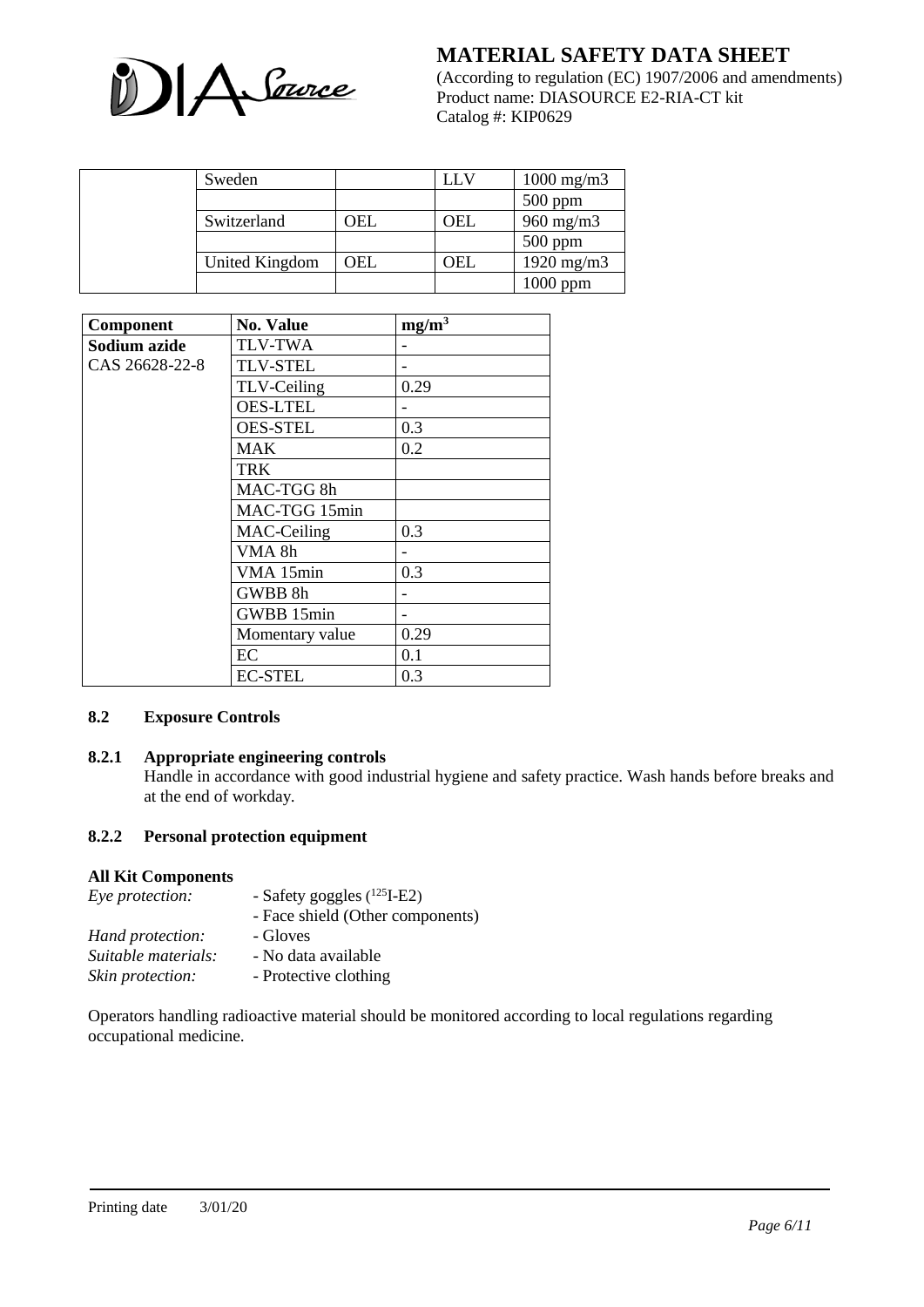A Source

**MATERIAL SAFETY DATA SHEET** (According to regulation (EC) 1907/2006 and amendments) Product name: DIASOURCE E2-RIA-CT kit Catalog #: KIP0629

# **9. PHYSICAL AND CHEMICAL PROPERTIES**

#### **9.1 Information on basic physical and chemical properties**

**I 125** Half-life : 59.9 days Specific activity :  $6.4 \times 10^{14}$  Bq.g<sup>-1</sup>

**Coated Tubes:** Tubes **Controls 1 and 2:** Lyophilized, soluble in water **Washing Solution, <sup>125</sup>I-E2, Tracer Buffer, Standard 0, Standards 1 to 6:** Liquid

#### **9.2 Other Information**

No data available

# **10. STABILITY AND REACTIVITY**

#### **All Kit Components**

*Stability:*All components are stable until expiry date if stored in specified conditions (see label) *Reactivity/Hazardous decomposition products:* No hazardous decomposition products are formed in high quantities

*Conditions/Materials to avoid:*Keep away from metals and acids (Azide containing components)

# **11. TOXICOLOGICAL INFORMATION**

## **11.1 Information on toxicological effects**

#### **Ethanol:**

| Acute oral toxicity                             | LD50 rat: $6.200$ mg/kg (IUCLID)                             |
|-------------------------------------------------|--------------------------------------------------------------|
| Symptoms: Nausea, Vomiting                      |                                                              |
| Acute inhalation toxicity                       | LC50 rat: $95,6$ mg/l; 4 h (RTECS)                           |
| Absorption symptoms: slight mucosal irritations |                                                              |
| Acute dermal toxicity                           | This information is not available.                           |
| Skin irritation                                 | rabbit                                                       |
|                                                 | Result: No irritation                                        |
|                                                 | <b>OECD Test Guideline 404</b>                               |
|                                                 | Repeated or prolonged exposure may cause skin irritation and |
|                                                 | dermatitis, due to degreasing properties of the product.     |
| Eye irritation                                  | This information is not available.                           |
| Sensitisation                                   | Sensitisation test (Magnusson and Kligman):                  |
|                                                 | Result: negative                                             |
|                                                 | (IUCLID)                                                     |
|                                                 |                                                              |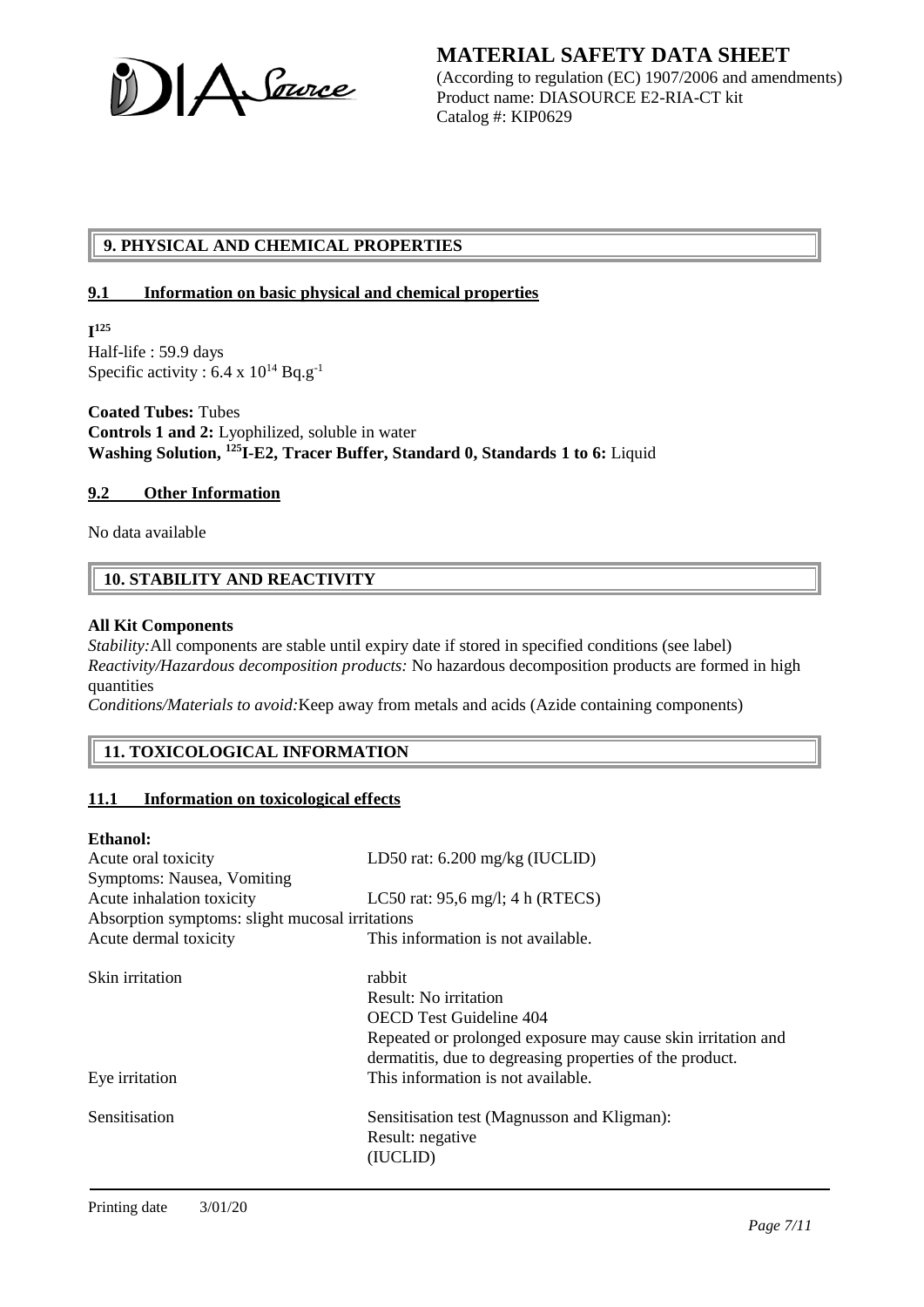

(According to regulation (EC) 1907/2006 and amendments) Product name: DIASOURCE E2-RIA-CT kit Catalog #: KIP0629

| Germ cell mutagenicity                             | Genotoxicity in vitro                                              |  |
|----------------------------------------------------|--------------------------------------------------------------------|--|
|                                                    | Ames test                                                          |  |
|                                                    | Salmonella typhimurium                                             |  |
|                                                    | Result: negative                                                   |  |
|                                                    | (National Toxicology Program)                                      |  |
| Carcinogenicity                                    | This information is not available.                                 |  |
| Reproductive toxicity                              | This information is not available.                                 |  |
| Teratogenicity                                     | This information is not available.                                 |  |
| Specific target organ toxicity - single exposure   |                                                                    |  |
|                                                    | This information is not available.                                 |  |
| Specific target organ toxicity - repeated exposure |                                                                    |  |
|                                                    | This information is not available.                                 |  |
| Aspiration hazard                                  | This information is not available.                                 |  |
| Sodium azide:                                      |                                                                    |  |
| Acute oral toxicity                                | LD50 rat: $27 \text{ mg/kg}$ (RTECS)                               |  |
| Absorption symptoms:                               | Irritations of mucous membranes in the mouth, pharynx, oesophagus  |  |
|                                                    | and gastrointestinal tract.                                        |  |
| Acute inhalation toxicity                          | Symptoms: Irritation symptoms in the respiratory tract.,           |  |
|                                                    | Inhalation may lead to the formation of oedemas in the respiratory |  |
|                                                    | tract., Symptoms may be delayed.                                   |  |
| Acute dermal toxicity                              | LD50 rabbit: 20 mg/kg (RTECS) (Regulation (EC) No 1272/2008,       |  |
|                                                    | Annex VI)                                                          |  |
| Skin irritation                                    | Possible damages: slight irritation                                |  |
| Eye irritation                                     | Possible damages: slight irritation                                |  |
| Sensitisation                                      | This information is not available.                                 |  |
| Germ cell mutagenicity                             | This information is not available.                                 |  |
| Carcinogenicity                                    | This information is not available.                                 |  |
| Reproductive toxicity                              | This information is not available.                                 |  |
| Teratogenicity                                     | This information is not available.                                 |  |
| Specific target organ toxicity - single exposure   |                                                                    |  |
|                                                    | This information is not available.                                 |  |
| Specific target organ toxicity - repeated exposure |                                                                    |  |
|                                                    | This information is not available.                                 |  |
| Aspiration hazard                                  | This information is not available.                                 |  |
|                                                    |                                                                    |  |

# **12. ECOLOGICAL INFORMATION**

#### **12.1 Toxicity**

**Aquatic toxicity Ethanol:** Toxicity to fish LC50 Leuciscus idus (Golden orfe): 8.140 mg/l; 48 h (IUCLID) Toxicity to daphnia and other aquatic invertebrates EC5 E.sulcatum: 65 mg/l; 72 h (Lit.) EC50 Daphnia magna (Water flea): 9.268 - 14.221 mg/l; 48 h (IUCLID) Toxicity to algae IC5 Scenedesmus quadricauda (Green algae): 5.000 mg/l; 7 d (Lit.) Toxicity to bacteria EC5 Pseudomonas putida: 6.500 mg/l; 16 h (IUCLID)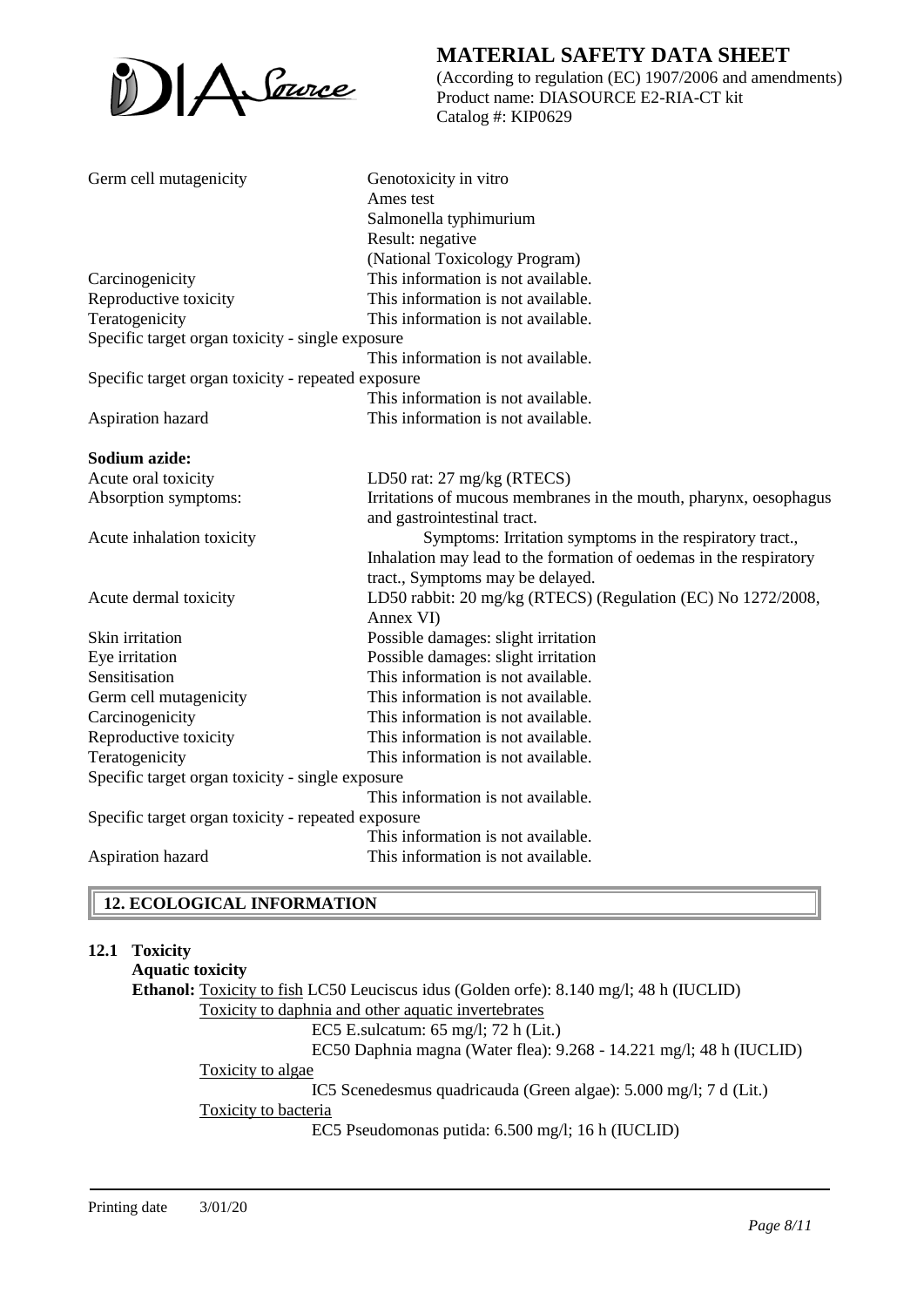

(According to regulation (EC) 1907/2006 and amendments) Product name: DIASOURCE E2-RIA-CT kit Catalog #: KIP0629

**Sodium azide:** LC50 Lepomis macrochirus (Bluegill sunfish): 0.7 mg/l; 96 h (ECOTOX Database) EC50 Daphnia pulex (Water flea): 4.2 mg/l; 48 h (ECOTOX Database) IC50 mixed culture of green algae: 272 mg/l(Lit.) EC50 Photobacterium phosphoreum: 38.5 mg/l(Lit.)

#### **12.2 Persistence and degradability**

**Ethanol:** Biodegradability 94 %; OECD Test Guideline 301E. Readily biodegradable. Biochemical Oxygen Demand (BOD): 930 - 1.670 mg/g (5 d) (Lit.) Theoretical oxygen demand (ThOD): 2.100 mg/g (Lit.) Ratio COD/ThBOD: 90 % (Lit.)

# **12.3 Bioaccumulative potential**

**Ethanol:** Partition coefficient: n-octanol/water: log Pow: -0,31 (experimental) (Lit.) Bioaccumulation is not expected.

**Sodium azide:** Partition coefficient: n-octanol/water:log Pow: 0.3 OECD Test Guideline 117 Bioaccumulation is not expected.

### **12.4 Mobility in soil**

No data available

**12.5 Results of PBT and vPvB assessment** No data available

#### **12.6 Other adverse effects**

**Ethanol :** No interference with wastewater treatment plants are to be expected when used properly. Further information on ecology

Discharge into the environment must be avoided.

**Sodium azide :** Forms toxic mixtures in water, dilution measures notwithstanding.

Herbicide

Nematocidal effect.

Discharge into the environment must be avoided.

# **13. DISPOSAL CONSIDERATIONS**

*Provisions relating to waste:* Hazardous waste (91/689/EEC)

*Packaging/container:* Waste material code packaging (91/689/EEC, Council Decision 2001/118/EC, O.J. L47 of 16/2/2001): 15 01 10 (packaging containing residues of or contaminated by dangerous substances)

*Disposal methods:*

- Radioactive material should be disposed of following local regulations regarding radioactive waste.
- Patient samples, Standard 0, Standards 1 to 5, Tracer Buffer, Controls 1 and 2 are potentially infectious. They should be disposed of following established safety procedures and local regulations.

- All the kit components must be considered as hazardous waste. They should be disposed of following local regulations.

- Sodium azide reacts with lead and copper plumbing forming highly explosive metal azides.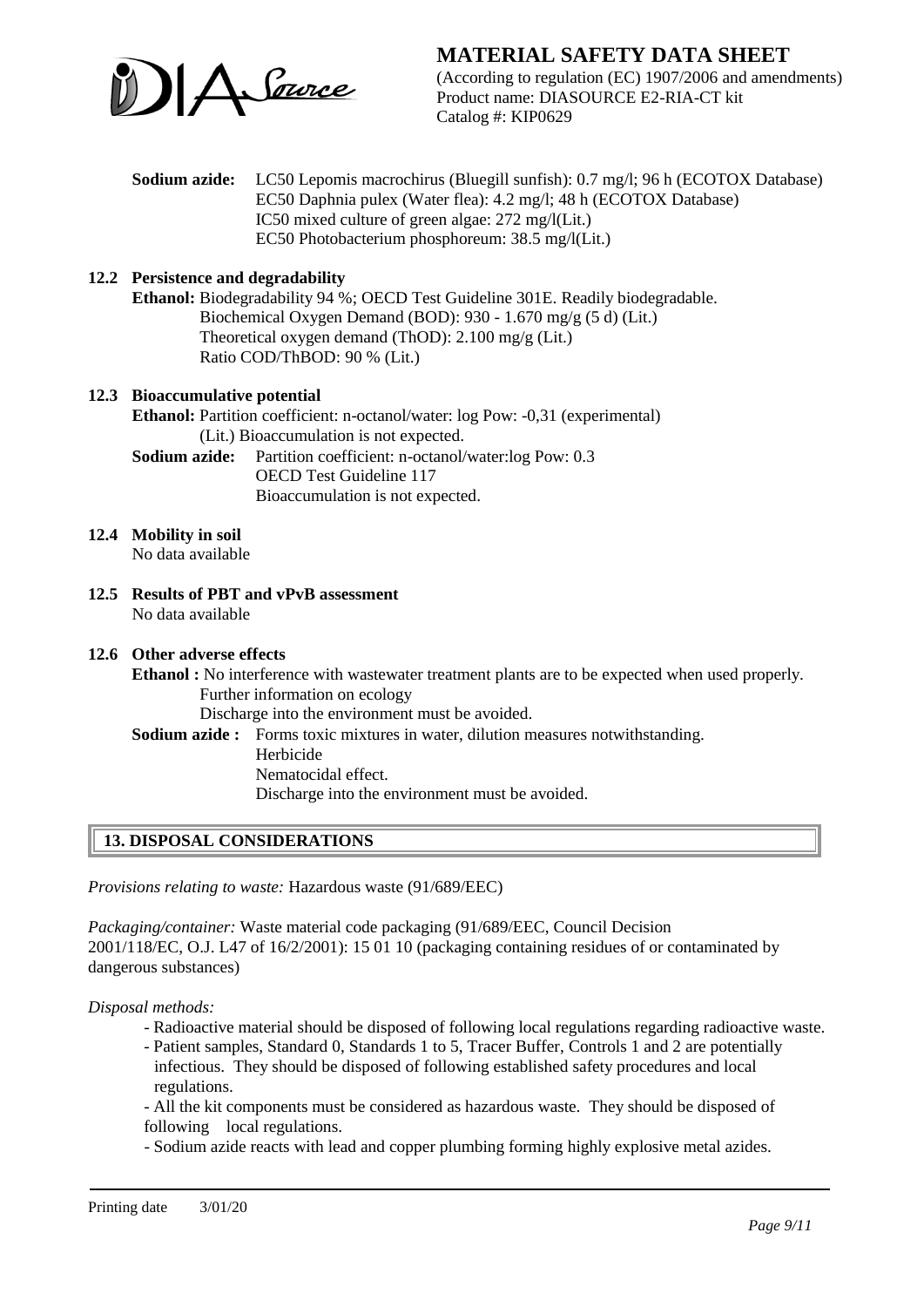

(According to regulation (EC) 1907/2006 and amendments) Product name: DIASOURCE E2-RIA-CT kit Catalog #: KIP0629

# **14. TRANSPORT INFORMATION**

According to ADR and IATA (Chapter 10.3.1) regulations , shipment below the exemption quantity (1 MBq for Iodine 125) are considered as not dangerous goods. If the shipment exceed this quantity, please refer to the information given below:

Radioactive material, N.O.S., UN 2910 - except package

| Land transport | AIEA/ADR/RID regulation (Class 7, fiche 1 - ADR) |
|----------------|--------------------------------------------------|
| Sea transport  | <b>IMDG</b> regulation                           |
| Air transport  | OACI/IATA regulation                             |

## **15. REGULATORY INFORMATION**

This safety datasheet complies with the requirements of Regulation (EC) No. 1907/2006.

- **15.1 Safety, health and environmental regulations/legislation specific for the mixture** no data available
- **15.2 Chemical Safety assessment** no data available

#### **16. OTHER INFORMATION**

#### **16.1 Indication of changes**

- v1: SDS changes as required by current REACH regulation (as amended by 453/2010). Classification and labeling according to CLP added.
- **16.2 Abbreviations and acronyms**
	- F flammable
	- T+ Very toxic
	- N Dangerous for the environment
- **16.3 Key literature references and sources for data** SDS sheets provided by suppliers of raw materials.
- **16.4 Classification and procedure used to derive the classification for mixtures according to regulation EC 1272/2008 – CLP**

Classification of mixtures is based on the calculation method.

- **16.5 Relevant R-phrases and/or H-P statements**
	- R11 Highly flammable
	- R28 Very toxic if swallowed
	- R50 Very toxic to aquatic organisms
	- R53 May cause long term adverse effects in the aquatic environment